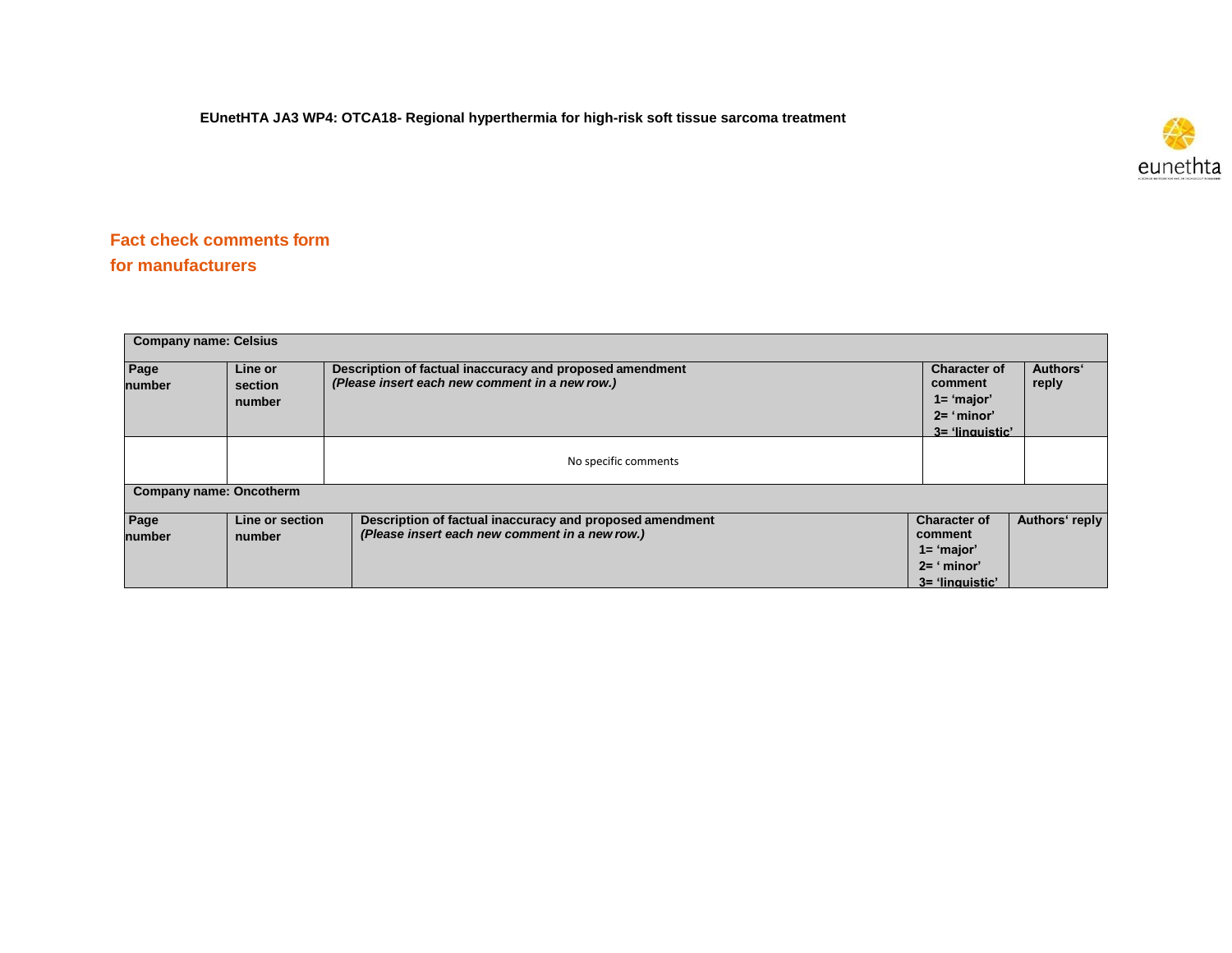| 32 | 3.2 Results/Regional<br>Hyperthermia                    | Deep hyperthermia is achievable with 13.56MHz too. For example, Oncotherm Kft. has various phase<br>III and phase II. studies on uterus cervix, phase II. trials on glioblastoma, phase II. trials on lung and<br>pancreas. In all the above cases, deep hyperthermia is needed for treatment, which can be achieved<br>on 13.56MHz, with Oncothermia as well. Please check the previously submitted publication list (<br>https://oncotherm.com/en/clinical-publications) For theoretical approaches, we have two<br>publications (which are also included in the previously submitted publication list):<br>Szasz O, Szasz A (2016) Heating, efficacy and dose of local hyperthermia. Open Journal of Biophysics,<br>6:10-18, http://www.scirp.org/journal/PaperInformation.aspx?paperID=62874<br>Szasz O, Szigeti GyP, Vancsik T, Szasz A. (2018) Hyperthermia dosing and depth of effect, Open<br>Journal<br>of<br>Biophysics,<br>2018.<br>8.<br>$31 - 48.$<br>http://www.scirp.org/journal/PaperInformation.aspx?PaperID=81896 | $\mathbf{1}$ | The value in MHz<br>has been removed;<br>the first paper<br>cited is related to<br>local Hyperthermia<br>and therefore<br>excluded from the<br>publication list,<br>while the second<br>one has been<br>included. |
|----|---------------------------------------------------------|-------------------------------------------------------------------------------------------------------------------------------------------------------------------------------------------------------------------------------------------------------------------------------------------------------------------------------------------------------------------------------------------------------------------------------------------------------------------------------------------------------------------------------------------------------------------------------------------------------------------------------------------------------------------------------------------------------------------------------------------------------------------------------------------------------------------------------------------------------------------------------------------------------------------------------------------------------------------------------------------------------------------------------------|--------------|-------------------------------------------------------------------------------------------------------------------------------------------------------------------------------------------------------------------|
| 32 | 3.2 Results/Regional<br>Hyperthermia                    | In the paragraph where deep hyperthermia is discussed, it is stated that "With deep hyperthermia,<br>the patients lie in a ring applicator", which is not entirely correct. In the case of deep hyperthermia,<br>the patient is in a capacitive applicator arrangement, which is not necessarily a ring applicator.                                                                                                                                                                                                                                                                                                                                                                                                                                                                                                                                                                                                                                                                                                                 | $\mathbf{1}$ | Thank you. The<br>sentence has been<br>rephrased                                                                                                                                                                  |
| 33 | 3.2 Results/Side effects<br>of regional<br>hyperthermia | Because the patient's ability to detect pain is an essential safety mechanism, hyperthermia is<br>contraindicated in patients whose pain response has been significantly decreased by any means<br>(previous surgery or ionizing radiation therapy, regional or general anaesthetic, or other condition)."<br>This sentence is contradictory to the statement on page 51 since local anaesthesia changes the<br>patients' heat sensation which is a safety issue according to the participants' users' manual; therefore,<br>hyperthermia cannot be applied in these cases. As it has been stated on page 33, patients must be in<br>a condition in which they are able to feel pain in order to reduce the risk of burns and other heat-<br>related injuries. We recommend changing the statement on page 51.                                                                                                                                                                                                                      | $\mathbf{1}$ | Thank you. We<br>changed the<br>statement on page<br>51 as requested                                                                                                                                              |
| 35 | Figure 2 Oncotherm                                      | The principle of operation is based on the usage of a single applicator (available in different sizes)<br>that has to be positioned on the target area." Please add that in capacitive treatments the patient is<br>between two electrodes, and opposite to the applicator, a counter electrode is fixed in the treatment                                                                                                                                                                                                                                                                                                                                                                                                                                                                                                                                                                                                                                                                                                           | $\mathbf{1}$ | Corrected, thank<br>you                                                                                                                                                                                           |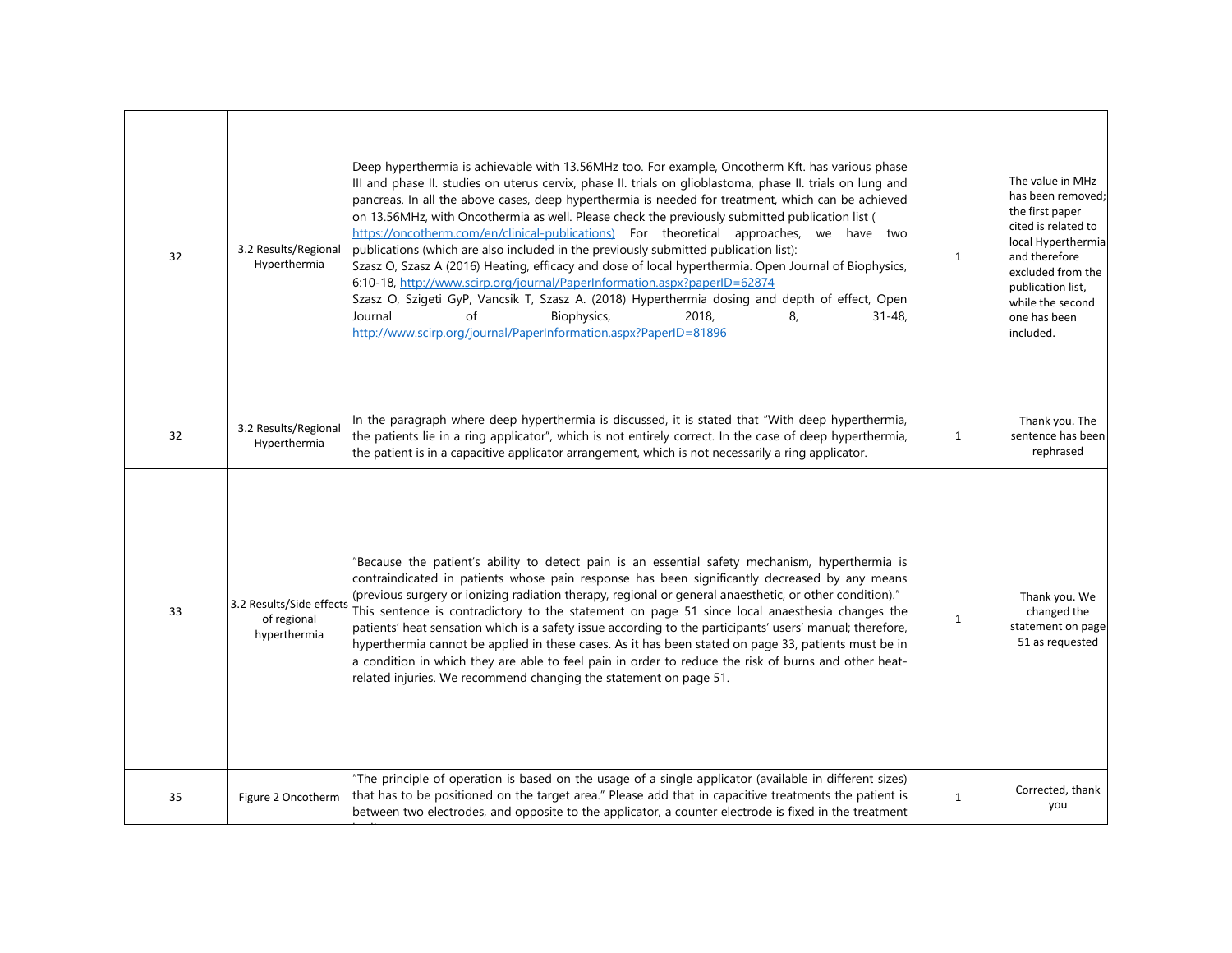| 35 | Figure 2 Oncotherm                                  | "In EHY-2030, a new mechanical arm is introduced, and its arm is designed to have a better reach<br>more conveniently.". The text before this sentence is a general introduction; however, this sentence is<br>only about the EHY-2030. It should be in the next paragraph.                                                                                                                                                                                                                                                                                                                                                                                                                                                                                                                                                                                                                                                                                                                                                                                                                                                                                                                                            | $\mathbf{1}$ | See comment<br>below                                                                                                                                                                                                                   |
|----|-----------------------------------------------------|------------------------------------------------------------------------------------------------------------------------------------------------------------------------------------------------------------------------------------------------------------------------------------------------------------------------------------------------------------------------------------------------------------------------------------------------------------------------------------------------------------------------------------------------------------------------------------------------------------------------------------------------------------------------------------------------------------------------------------------------------------------------------------------------------------------------------------------------------------------------------------------------------------------------------------------------------------------------------------------------------------------------------------------------------------------------------------------------------------------------------------------------------------------------------------------------------------------------|--------------|----------------------------------------------------------------------------------------------------------------------------------------------------------------------------------------------------------------------------------------|
| 35 | Figure 2 Oncotherm                                  | Please change the structure of the paragraph that discusses the electrodes. It is meant to be a<br>general description; however, the information that is shared in that paragraph is not entirely correct<br>for all Oncothermia devices. Recommendation (with the previous sentence we have mentioned):<br>"In EHY2000, the changeable applicator has conventional bolus cooling, which keeps the surface<br>temperature in the homeostatic range. In EHY2030 and EHY3010ML, the radiating elements<br>(electrode types) are composed of a metallised textile with a temperature-controlled bolus where<br>circulates distilled water for thermoregulation.<br>In EHY-2030, a new mechanical arm has been introduced, that was designed to provide a better<br>reach more conveniently. The diameters of the two possible electrode variants are of 20 cm (max of<br>150 W) and 30 cm (max of 250 W). Systems for monitoring<br>patient temperature are not described. Temperature measurements are available by the TM200 and<br>TM300 devices developed by Oncotherm, for sensing temperature under RF-power. It is widely used<br>in experiential applications, but its approval for clinical use is in progress." | $\mathbf{1}$ | Thank you. We<br>modified the<br>paragraph as<br>suggested                                                                                                                                                                             |
| 43 | Table 3-2/Range of<br>application or<br>indications | The same formatting should be used on every participants' texts. In the case of BSD and Alba, there<br>are words and paragraphs highlighted in bold and bigger letters. Each item on their lists is in<br>separate rows in the "application range" row, while in case of Oncotherm, the very same list is<br>crammed into one paragraph. Also, in case of the contraindications row, the whole text has been<br>copy-pasted into the table for Oncotherm, while in case of other participants, the contraindications<br>are just listed. Because of this, it seems like Oncotherm has much more contraindications than other<br>participants, while in numbers, it has the same or less amount as others. Also, since the list of<br>contraindications seems long, while the range of application seems short, Oncotherm Kft. appears in<br>a disadvantageous light.                                                                                                                                                                                                                                                                                                                                                   | 3            | The table has been<br>compiled using<br>data obtained<br>from your user<br>manuals. Specific<br>information<br>related to the<br>other devices was<br>more difficult to<br>retrieve, but<br>contents are<br>substantially the<br>same. |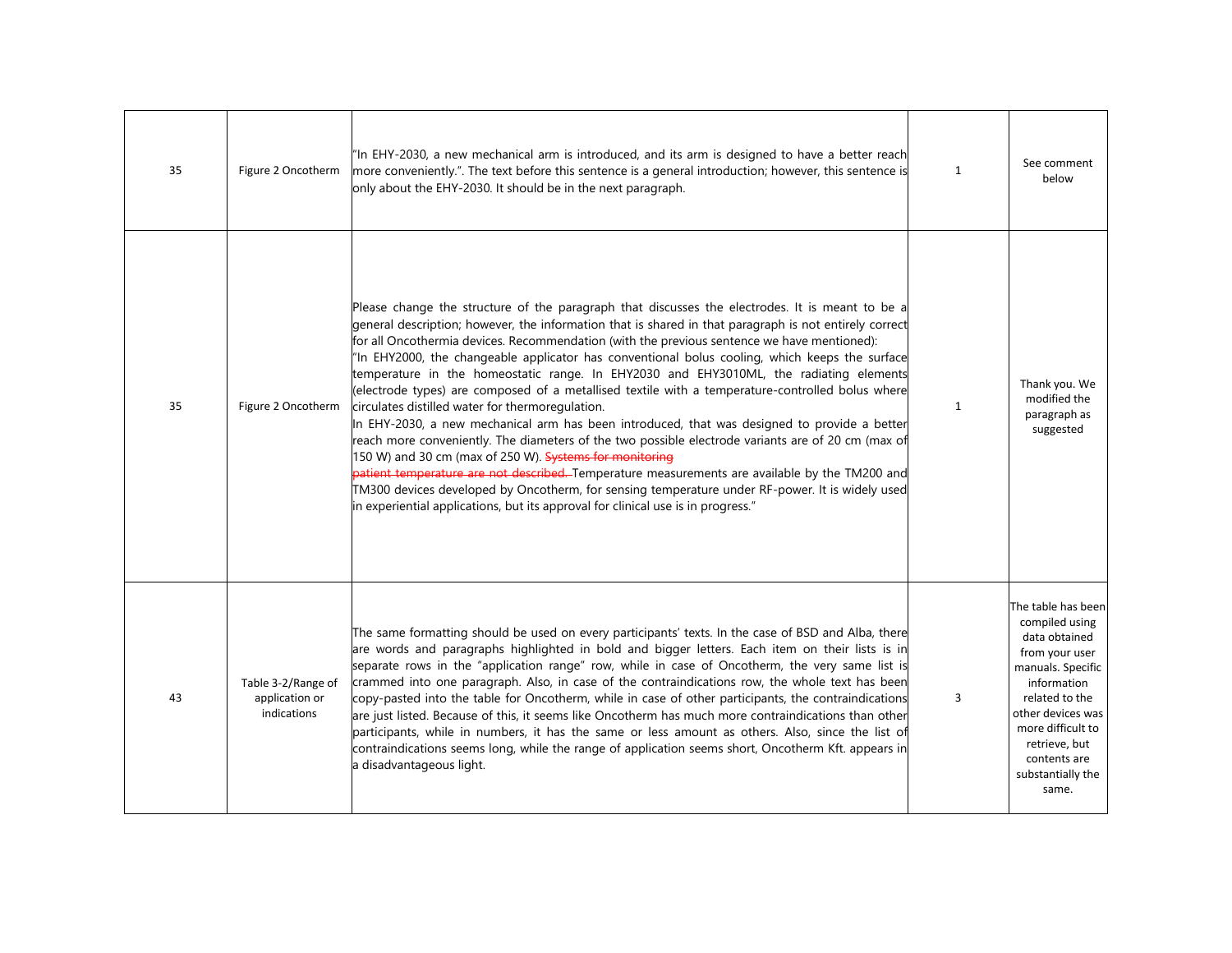| 51  | Line 1         | "In case the hyperthermia treatment requires patient anaesthesia or the introduction 1 inside the<br>patients of thermometric monitors, these procedures must be performed by specialised<br>professionals, each with their own specific skills (doctor, nurse)."<br>This sentence is contradictory to the statement on page 33. We recommend stating here that<br>hyperthermia treatments are not applicable in case any kind of anaesthesia is applied to the treated<br>area since patients must be able to feel pain for safety measures.                                                                                                                                                                                                                                                                                                                                                                                                                                                                                                                                                                                                                                | $\mathbf{1}$ | Thank you, we<br>changed the<br>statement (see<br>previous<br>comment)                                              |
|-----|----------------|------------------------------------------------------------------------------------------------------------------------------------------------------------------------------------------------------------------------------------------------------------------------------------------------------------------------------------------------------------------------------------------------------------------------------------------------------------------------------------------------------------------------------------------------------------------------------------------------------------------------------------------------------------------------------------------------------------------------------------------------------------------------------------------------------------------------------------------------------------------------------------------------------------------------------------------------------------------------------------------------------------------------------------------------------------------------------------------------------------------------------------------------------------------------------|--------------|---------------------------------------------------------------------------------------------------------------------|
| 51  | Line 29        | It is stated that Alba and Oncothermia devices work at 434 MHz. Oncothermia devices, however,<br>work on 13.56 MHz. Please specify this in the case of each company; this cannot be generalised!                                                                                                                                                                                                                                                                                                                                                                                                                                                                                                                                                                                                                                                                                                                                                                                                                                                                                                                                                                             | $\mathbf{1}$ | Corrected, thank<br>you                                                                                             |
| 510 | Line 14-23     | As we understand, in line 15, the two categories listed $-$ 29 and 30- include Oncothermia as well;<br>however, this paragraph is not entirely correct in the case of Oncothermia. None of our devices<br>needs anything else than a treatment room (no operator or technical room, no shielding needed).<br>Our devices only need around 12-16m <sup>2</sup> free space where they can be placed in the middle of the<br>room, at least 1,5m away from any walls. Please specify the requirements of each device separately;<br>this cannot be generalised!                                                                                                                                                                                                                                                                                                                                                                                                                                                                                                                                                                                                                 | $\mathbf{1}$ | Thank you, we<br>changed that<br>statement                                                                          |
| 57  | Line 14        | Tumour-related mortality is not the same as overall mortality, which involves the possibility of<br>treatment-related mortality as well. If the patient was killed by the treatment, and not by the tumour,<br>it is still not an admirable achievement. The admirable achievement would be if the patient lived -<br>tumour-free or not.                                                                                                                                                                                                                                                                                                                                                                                                                                                                                                                                                                                                                                                                                                                                                                                                                                    | $\mathbf{1}$ | Agree. However,<br>that paragraph is<br>just descriptive,<br>not weighing the<br>relevance of<br>different outcomes |
| 99  | 10. References | We were surprised to find that three of Oncothermia and sarcoma-related publications were not<br>included in the reference list. Please find the mentioned publications here:<br>Volovat C, Volovat SR, Scripcaru V et al. (2014) The results of combination of ifosfamide and<br>locoregional hyperthermia (EHY 2000) in patients with advanced abdominal soft-tissue sarcoma after<br>relapse of first line chemotherapy. Romanian Reports in Physics,<br>66(1):175-181,<br>http://www.rrp.infim.ro/2014 66 1/A19.pdf<br>Jeung T-S, Ma S-Y, Choi J et al. (2015) Results of oncothermia combined with operation,<br>chemotherapy and radiation therapy for primary, recurrent and metastatic sarcoma. Case Reports in<br>Clinical Medicine 4:157-168, http://www.scirp.org/journal/PaperInformation.aspx?PaperID=56280<br>Lee SY, Lee N-R. (2016) Positive response of a primary leiomyosarcoma of the breast following<br>salvage hyperthermia and pazopanib, Korean J Intern Med, DOI: 10.3904/kjim.2015.242,<br>http://www.ncbi.nlm.nih.gov/pubmed/27079325<br>Please find our previously sent publication list here:<br>https://oncotherm.com/en/clinical-publications | $\mathbf{1}$ | Those references<br>have been added<br>following your<br>suggestion.                                                |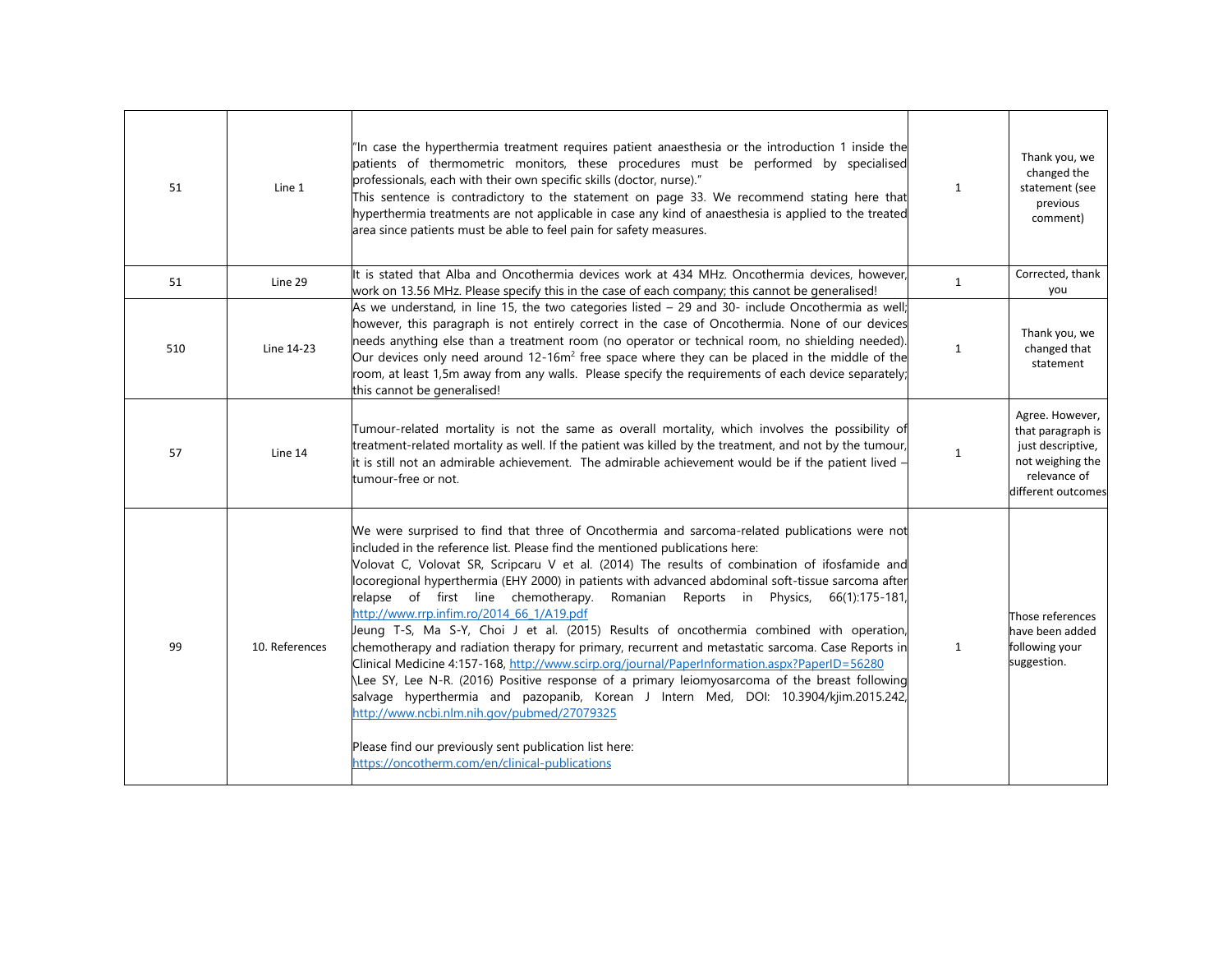| 107-117                       | Appendix 1                    | We were disappointed to see that Oncotherm, EHY-2000 (2030,3010), Oncothermia, and mEHT were<br>not searched at all, while all other participants and their devices were. We have found the following<br>search words in the assessment document: Alba 4d, Celsius tcs, Synchrotherm, bsd-2000, bsd-500,<br>bsd medical. This is an extremely crucial problem with this assessment since a vast number of<br>authors and users use the name Oncothermia or mEHT (modulated electro-hyperthermia). For the<br>assessment to be fair and square, the search words should include all participants. We would like to                                                                                                                                                                                                                                                                                                                                                                                                                                                                                                                                                                                                                                                                                                                                                                                                                                                            | $\mathbf{1}$                                                                        | We have updated<br>the search in<br>accordance with<br>your comment. |
|-------------------------------|-------------------------------|------------------------------------------------------------------------------------------------------------------------------------------------------------------------------------------------------------------------------------------------------------------------------------------------------------------------------------------------------------------------------------------------------------------------------------------------------------------------------------------------------------------------------------------------------------------------------------------------------------------------------------------------------------------------------------------------------------------------------------------------------------------------------------------------------------------------------------------------------------------------------------------------------------------------------------------------------------------------------------------------------------------------------------------------------------------------------------------------------------------------------------------------------------------------------------------------------------------------------------------------------------------------------------------------------------------------------------------------------------------------------------------------------------------------------------------------------------------------------|-------------------------------------------------------------------------------------|----------------------------------------------------------------------|
| $8-27.$                       | All                           | From page 8 to page 27, the text is aligned left. From that point, it is aligned justified.                                                                                                                                                                                                                                                                                                                                                                                                                                                                                                                                                                                                                                                                                                                                                                                                                                                                                                                                                                                                                                                                                                                                                                                                                                                                                                                                                                                  | 3                                                                                   | This will be<br>adjusted before<br>publication                       |
| <b>Company name: Medlogix</b> |                               |                                                                                                                                                                                                                                                                                                                                                                                                                                                                                                                                                                                                                                                                                                                                                                                                                                                                                                                                                                                                                                                                                                                                                                                                                                                                                                                                                                                                                                                                              |                                                                                     |                                                                      |
| Page<br>number                | Line or section<br>number     | Description of factual inaccuracy and proposed amendment<br>(Please insert each new comment in a new row.)                                                                                                                                                                                                                                                                                                                                                                                                                                                                                                                                                                                                                                                                                                                                                                                                                                                                                                                                                                                                                                                                                                                                                                                                                                                                                                                                                                   | <b>Character of</b><br>comment<br>$1 = 'major'$<br>$2 = 'minor'$<br>3= 'linguistic' | Authors' reply                                                       |
| 31                            | 3.2 Hyperthermia              | Authors state: "Hyperthermia (HT) usually is taken to mean a body temperature that is higher than normal<br>(15,16). This definition is not complete. It should be added that, as hyperthermia, it is intended when the<br>temperature of the target is increased in the range 40-44 °C. Indeed, European Society for Hyperthermic<br>Oncology (ESHO)quality assurance guidelines for regional hyperthermia (J. W. Lagendijk, J & Rhoon,<br>Gerard & Hornsleth, Sten & Wust, Peter & Leeuw, Astrid & J Schneider, C & Van Dijk, J.D.P. & van der Zee,<br>Julie & Van Heek-Romanowski, R & Rahman, Sultan & Gromoll, C. (1998). Esho Quality Assurance<br>Guidelines for Regional Hyperthermia. International journal of hyperthermia : the official journal of<br>European Society for Hyperthermic Oncology, North American Hyperthermia Group. 14. 125-33.<br>10.3109/02656739809018219.) define 40 °C as the minimum temperature where the hyperthermia<br>treatment starts, while the temperature in the target tissue should not exceed 44 °C." Guidelines also<br>state that : " The proven effectiveness of hyperthermia in clinical studies relies exclusively on its thermal<br>effect on tumours." and " Measuring temperature is of great significance, in order to verify<br>therapeutically necessary temperatures in the target volume and to avoid unwanted hot spots in the<br>surrounding normal tissue. These aspects should be underlined by the authors. |                                                                                     | Thank you, we<br>rephrased this.                                     |
| 32                            | 3.2(regional<br>hyperthermia) | Authors state" Here, the tumour region is heated to the desired temperature using targeted<br>electromagnetic energy radiating at around 100 MHz."This is partially correct, frequency should be: 70-<br>120 MHz                                                                                                                                                                                                                                                                                                                                                                                                                                                                                                                                                                                                                                                                                                                                                                                                                                                                                                                                                                                                                                                                                                                                                                                                                                                             |                                                                                     | Thank you. We<br>simplified in<br>order to avoid                     |
| 32                            | 3.2(regional<br>hyperthermia) | Authors state "A water bolus and antennas that radiate high-frequency electromagnetic waves are integrated 1<br>into this applicator."This is partially correct, water bolus is not always integrated in the applicator. In ALBA 4D<br>for example 2 water bolus are positioned between antennas and patient, but not integrated into the<br>applicators.                                                                                                                                                                                                                                                                                                                                                                                                                                                                                                                                                                                                                                                                                                                                                                                                                                                                                                                                                                                                                                                                                                                    |                                                                                     | Thank you, we<br>rephrased this.                                     |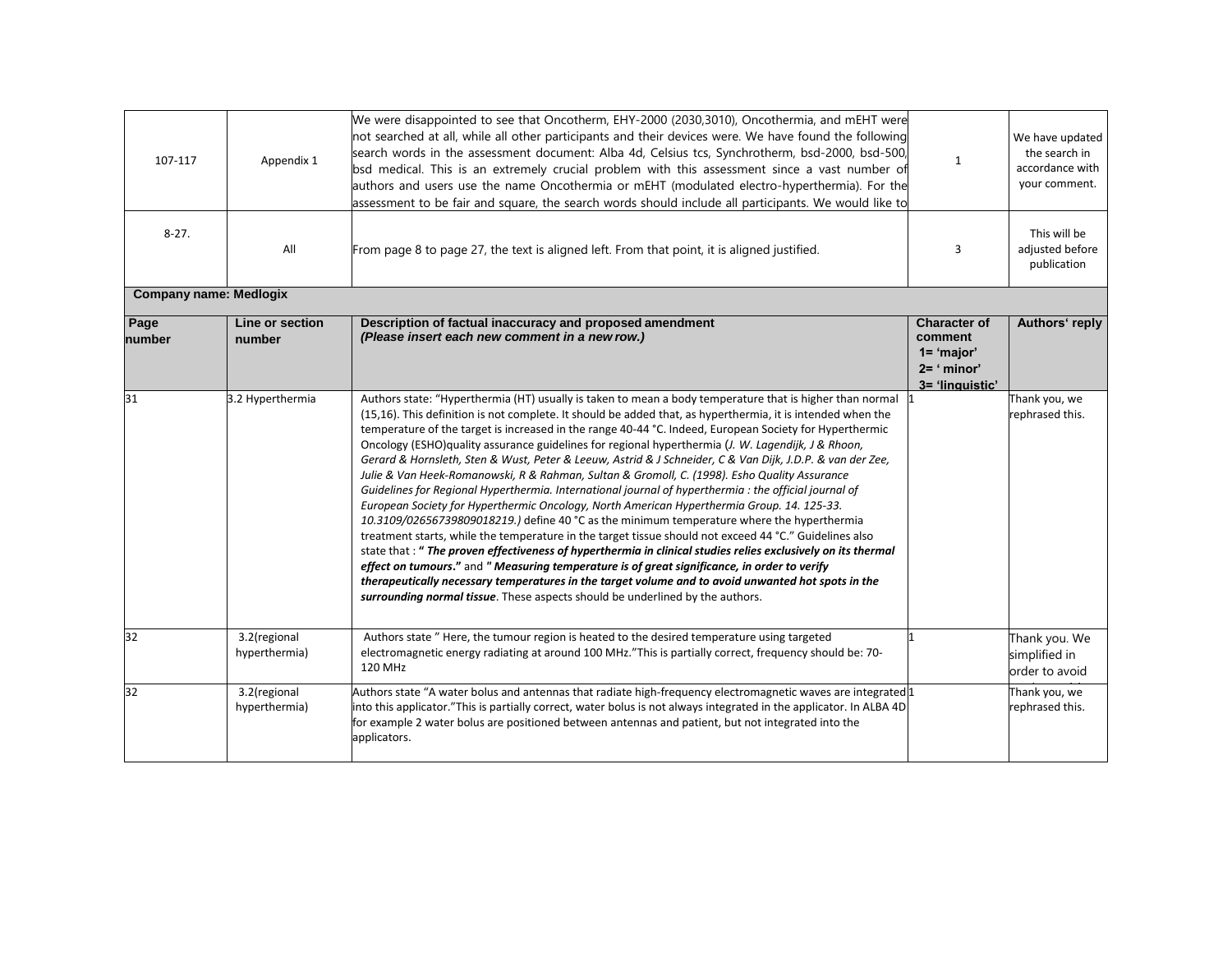| 33 | 3.2(regional<br>hyperthermia                  | Authors state ". Among the commercially available capacitive systems operating at 13.56 MHz, a frequency<br>that allows the highest penetration into biological tissues without overheating lipidic tissues, there are all EHY                                                                                                                                                                                                                                                                                                                                                                                                                                                                                                                                                                                                                                                                                                                                                                                                                                                                                                                                                                                                                                                                                                                                                                                                                                                                                                                                                                                                                                                                                                                                                                                                                                                                                                                                                                                                                                                                                                                                                                                                                                                                                                                                                                                                                                                                                                                                                                                                                                                                                                                                                                                                                                                                                                                                                                                                 |   | We eliminated               |
|----|-----------------------------------------------|--------------------------------------------------------------------------------------------------------------------------------------------------------------------------------------------------------------------------------------------------------------------------------------------------------------------------------------------------------------------------------------------------------------------------------------------------------------------------------------------------------------------------------------------------------------------------------------------------------------------------------------------------------------------------------------------------------------------------------------------------------------------------------------------------------------------------------------------------------------------------------------------------------------------------------------------------------------------------------------------------------------------------------------------------------------------------------------------------------------------------------------------------------------------------------------------------------------------------------------------------------------------------------------------------------------------------------------------------------------------------------------------------------------------------------------------------------------------------------------------------------------------------------------------------------------------------------------------------------------------------------------------------------------------------------------------------------------------------------------------------------------------------------------------------------------------------------------------------------------------------------------------------------------------------------------------------------------------------------------------------------------------------------------------------------------------------------------------------------------------------------------------------------------------------------------------------------------------------------------------------------------------------------------------------------------------------------------------------------------------------------------------------------------------------------------------------------------------------------------------------------------------------------------------------------------------------------------------------------------------------------------------------------------------------------------------------------------------------------------------------------------------------------------------------------------------------------------------------------------------------------------------------------------------------------------------------------------------------------------------------------------------------------|---|-----------------------------|
|    | technologies)                                 | models (OncoTherms), Celsius TCS (Celsius42), and RF 1200 S (SynchroTherm). " This is not correct. The<br>paper Kok HP, Navarro F, Strigari L, Cavagnaro M, Crezee J. Locoregional hyperthermia of deep-seated<br>tumours applied with capacitive and radiative systems: a simulation study. Int J Hyperthermia. 2018<br>Sep;34(6):714-730. doi: 10.1080/02656736.2018.1448119. Epub 2018 Apr 18. PubMed PMID: 29509043<br>shows differences between the radiative and capacitive hyperthermia technologies for deep hyperthermia<br>and their impact on the clinical performances, both on phantom and patients. As it is possible to read from<br>this paper, radiative phased array systems, as BSD-2000 and the 4 waveguides phased array working at 70<br>MHz, as ALBA 4D, can properly heat tumors at any depth in the abdominal and pelvic area. On the other<br>hand, capacitive systems reach lower temperature at depth and this limitation is due to the fat layer. In<br>particular authors of the paper state that:<br>$\degree$ adequate temperatures can only be obtained with capacitive heating when accepting very high<br>temperatures in the superficial fat and muscle layers"""Precooling is often applied clinically in order to<br>reduce the incidence of treatment limiting hot spots with capacitive heating, even though clinical experience<br>shows that this is not always effective in avoiding preferential heating at fat–muscle interfaces.""Precooling<br>in combination with switching the active electrodes from top and bottom to the sides can improve patient<br>comfort since hot spot complaints are resolved temporarily. However, the target temperature is not<br>expected to improve sufficiently to realize a substantial improvement in treatment outcome."<br>The fundamental problem that causes the treatment limiting hot spots is the E-field direction that is<br>perpendicular to the fat-muscle interface in combination with the lack of steering possibilities. Switching<br>electrode positions does not overcome these fundamental problems, but continuously changes the location of<br>the treatment limiting hot spot which does improve the target temperature, but again not sufficiently to meet<br>the clinical requirements. "<br>For this reason also ESHO guidelines (J. W. Lagendijk, J & Rhoon, Gerard & Hornsleth, Sten & Wust, Peter &<br>Leeuw, Astrid & J Schneider, C & Van Dijk, J.D.P. & van der Zee, Julie & Van Heek-Romanowski, R & Rahman,<br>Sultan & Gromoll, C. (1998). Esho Quality Assurance Guidelines for Regional Hyperthermia. International<br>journal of hyperthermia : the official journal of European Society for Hyperthermic Oncology, North American<br>Hyperthermia Group. 14. 125-33. 10.3109/02656739809018219.) state that "patients in the western world<br>are more adequately treated with "phased array" systems because the surface fat layer thickness in the<br>relevant body region is often more than 2 cm". |   | the controversial<br>phrase |
| 33 | 3.2(regional<br>hyperthermia<br>technologies) | The description of radiative superficial technologies is missed. Please add it.                                                                                                                                                                                                                                                                                                                                                                                                                                                                                                                                                                                                                                                                                                                                                                                                                                                                                                                                                                                                                                                                                                                                                                                                                                                                                                                                                                                                                                                                                                                                                                                                                                                                                                                                                                                                                                                                                                                                                                                                                                                                                                                                                                                                                                                                                                                                                                                                                                                                                                                                                                                                                                                                                                                                                                                                                                                                                                                                                |   | Thank you, we<br>added it   |
| 38 | ALBA ON 4000                                  | Linguistic error: The temperature is "measured".                                                                                                                                                                                                                                                                                                                                                                                                                                                                                                                                                                                                                                                                                                                                                                                                                                                                                                                                                                                                                                                                                                                                                                                                                                                                                                                                                                                                                                                                                                                                                                                                                                                                                                                                                                                                                                                                                                                                                                                                                                                                                                                                                                                                                                                                                                                                                                                                                                                                                                                                                                                                                                                                                                                                                                                                                                                                                                                                                                               |   | Corrected                   |
| 38 | ALBA ON 4000                                  | Authors state: the temperature is measured during the entire duration of the treatment by means of a probe 1<br>placed on the skin or interstitially (is wanted)." This is partially correct. It shoud be " by means of multiple<br>probes".                                                                                                                                                                                                                                                                                                                                                                                                                                                                                                                                                                                                                                                                                                                                                                                                                                                                                                                                                                                                                                                                                                                                                                                                                                                                                                                                                                                                                                                                                                                                                                                                                                                                                                                                                                                                                                                                                                                                                                                                                                                                                                                                                                                                                                                                                                                                                                                                                                                                                                                                                                                                                                                                                                                                                                                   |   | Corrected                   |
| 39 | ALBA 4D                                       | Linguistic error: The temperature is "measured".                                                                                                                                                                                                                                                                                                                                                                                                                                                                                                                                                                                                                                                                                                                                                                                                                                                                                                                                                                                                                                                                                                                                                                                                                                                                                                                                                                                                                                                                                                                                                                                                                                                                                                                                                                                                                                                                                                                                                                                                                                                                                                                                                                                                                                                                                                                                                                                                                                                                                                                                                                                                                                                                                                                                                                                                                                                                                                                                                                               | 3 | Corrected                   |